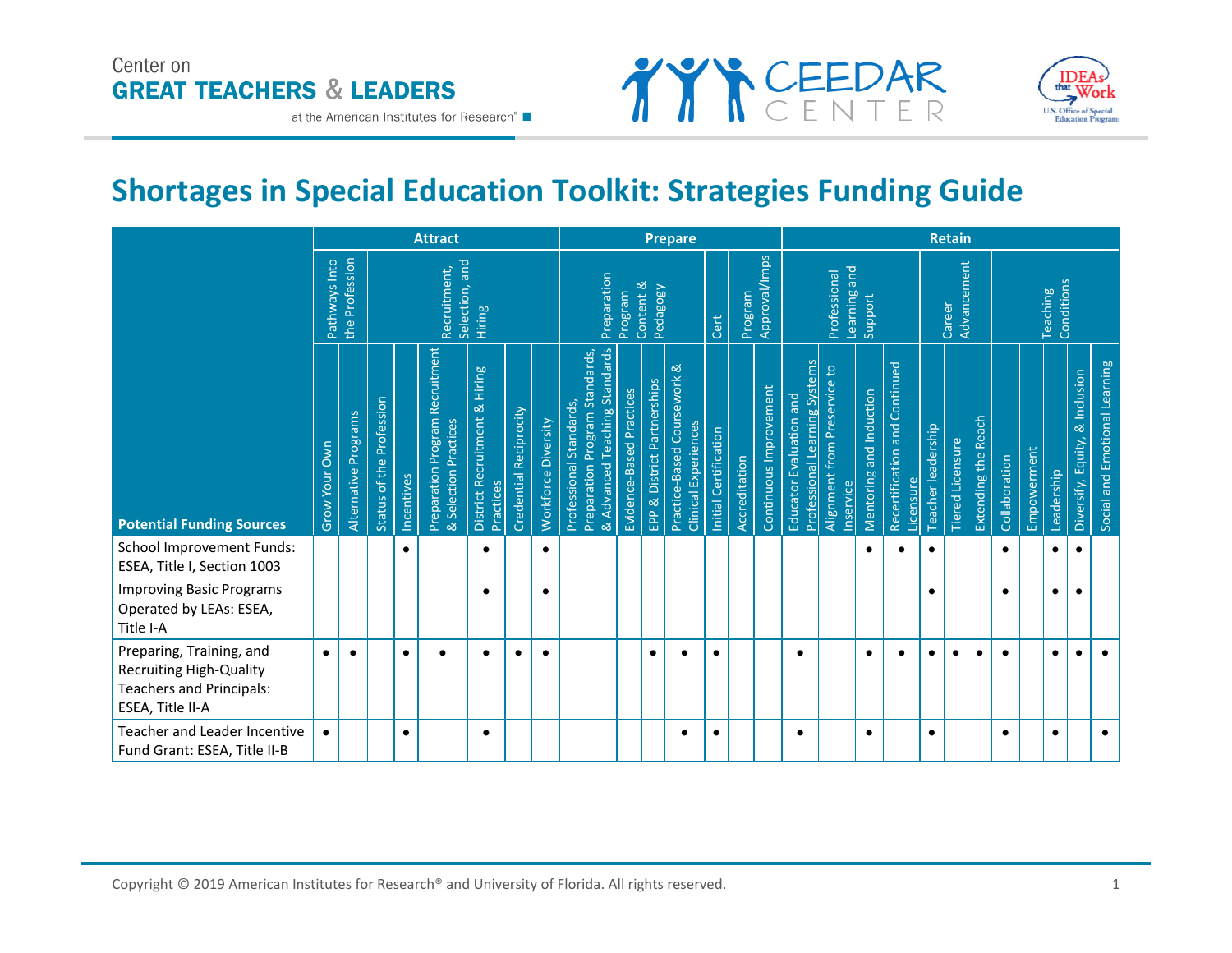|                                                                                                                                                                           |               |                      |                          |            | <b>Attract</b>                                           |                                            |                        |                     |                                                                                            | <b>Retain</b>            |                             |                                                     |                       |               |                        |                                                          |                                           |                         |                                            |                    |                         |                     |               |             |                        |                                |                               |
|---------------------------------------------------------------------------------------------------------------------------------------------------------------------------|---------------|----------------------|--------------------------|------------|----------------------------------------------------------|--------------------------------------------|------------------------|---------------------|--------------------------------------------------------------------------------------------|--------------------------|-----------------------------|-----------------------------------------------------|-----------------------|---------------|------------------------|----------------------------------------------------------|-------------------------------------------|-------------------------|--------------------------------------------|--------------------|-------------------------|---------------------|---------------|-------------|------------------------|--------------------------------|-------------------------------|
|                                                                                                                                                                           | Pathways Into | the Profession       |                          |            | Selection, and<br>Recruitment,                           | Hiring                                     |                        |                     | Preparation                                                                                | Program                  | Content &<br>Pedagogy       |                                                     | Cert                  | Program       | Approval/Imps          |                                                          | Learning and<br>Professional              | Support                 |                                            |                    | Advancement<br>Career   |                     |               |             | Conditions<br>Teaching |                                |                               |
| <b>Potential Funding Sources</b>                                                                                                                                          | Grow Your Own | Alternative Programs | Status of the Profession | Incentives | Preparation Program Recruitment<br>& Selection Practices | District Recruitment & Hiring<br>Practices | Credential Reciprocity | Workforce Diversity | Preparation Program Standards,<br>& Advanced Teaching Standards<br>Professional Standards, | Evidence-Based Practices | EPP & District Partnerships | Practice-Based Coursework &<br>Clinical Experiences | Initial Certification | Accreditation | Continuous Improvement | Professional Learning Systems<br>Educator Evaluation and | Alignment from Preservice to<br>Inservice | Mentoring and Induction | Recertification and Continued<br>Licensure | Teacher leadership | <b>Tiered Licensure</b> | Extending the Reach | Collaboration | Empowerment | Leadership             | Diversify, Equity, & Inclusion | Social and Emotional Learning |
| <b>Supporting Effective Educator</b><br>Development (SEED) Grants:<br>ESEA, Title II-B, Subpart 4,<br>Section 2242                                                        |               |                      |                          | $\bullet$  | $\bullet$                                                | $\bullet$                                  |                        |                     |                                                                                            | $\bullet$                |                             | $\bullet$                                           | $\bullet$             |               |                        | $\bullet$                                                |                                           | $\bullet$               |                                            | $\bullet$          | $\bullet$               |                     | $\bullet$     |             | $\bullet$              | $\bullet$                      | $\bullet$                     |
| Small, Rural School<br>Achievement (SRSA)<br>Program: ESEA Title V, Part B,<br>Subpart 1                                                                                  | $\bullet$     | $\bullet$            |                          | $\bullet$  | $\bullet$                                                | $\bullet$                                  | $\bullet$              | $\bullet$           |                                                                                            |                          | $\bullet$                   | $\bullet$                                           | $\bullet$             |               |                        | $\bullet$                                                |                                           | $\bullet$               | $\bullet$                                  | $\bullet$          | $\bullet$               | $\bullet$           | $\bullet$     |             | $\bullet$              | $\bullet$                      | $\bullet$                     |
| Rural and Low-Income School<br>(RLIS) Program: ESEA Title V,<br>Part B, Subpart 2                                                                                         |               |                      |                          | $\bullet$  | $\bullet$                                                | $\bullet$                                  | $\bullet$              | $\bullet$           |                                                                                            |                          | $\bullet$                   | $\bullet$                                           | $\bullet$             |               |                        | $\bullet$                                                |                                           | $\bullet$               | $\bullet$                                  | $\bullet$          | $\bullet$               | $\bullet$           | $\bullet$     |             | $\bullet$              | $\bullet$                      |                               |
| <b>Student-Centered Funding</b><br>Pilot: ESEA, Section<br>1501(b)(2)                                                                                                     | $\bullet$     | $\bullet$            |                          |            |                                                          |                                            |                        |                     |                                                                                            |                          | $\bullet$                   | $\bullet$                                           |                       |               |                        |                                                          |                                           | $\bullet$               |                                            |                    |                         |                     |               |             |                        |                                | $\bullet$                     |
| Personnel Development to<br><b>Improve Services and Results</b><br>for Children with Disabilities:<br>IDEA, Subchapter IV (Part D<br>Discretionary/Competitive<br>Grants) |               |                      |                          | $\bullet$  | $\bullet$                                                |                                            |                        | ٠                   | ٠                                                                                          | ٠                        | $\bullet$                   | $\bullet$                                           | $\bullet$             | $\bullet$     | ٠                      | $\bullet$                                                | $\bullet$                                 | $\bullet$               | $\bullet$                                  | $\bullet$          | $\bullet$               | $\bullet$           | $\bullet$     | $\bullet$   | $\bullet$              | $\bullet$                      |                               |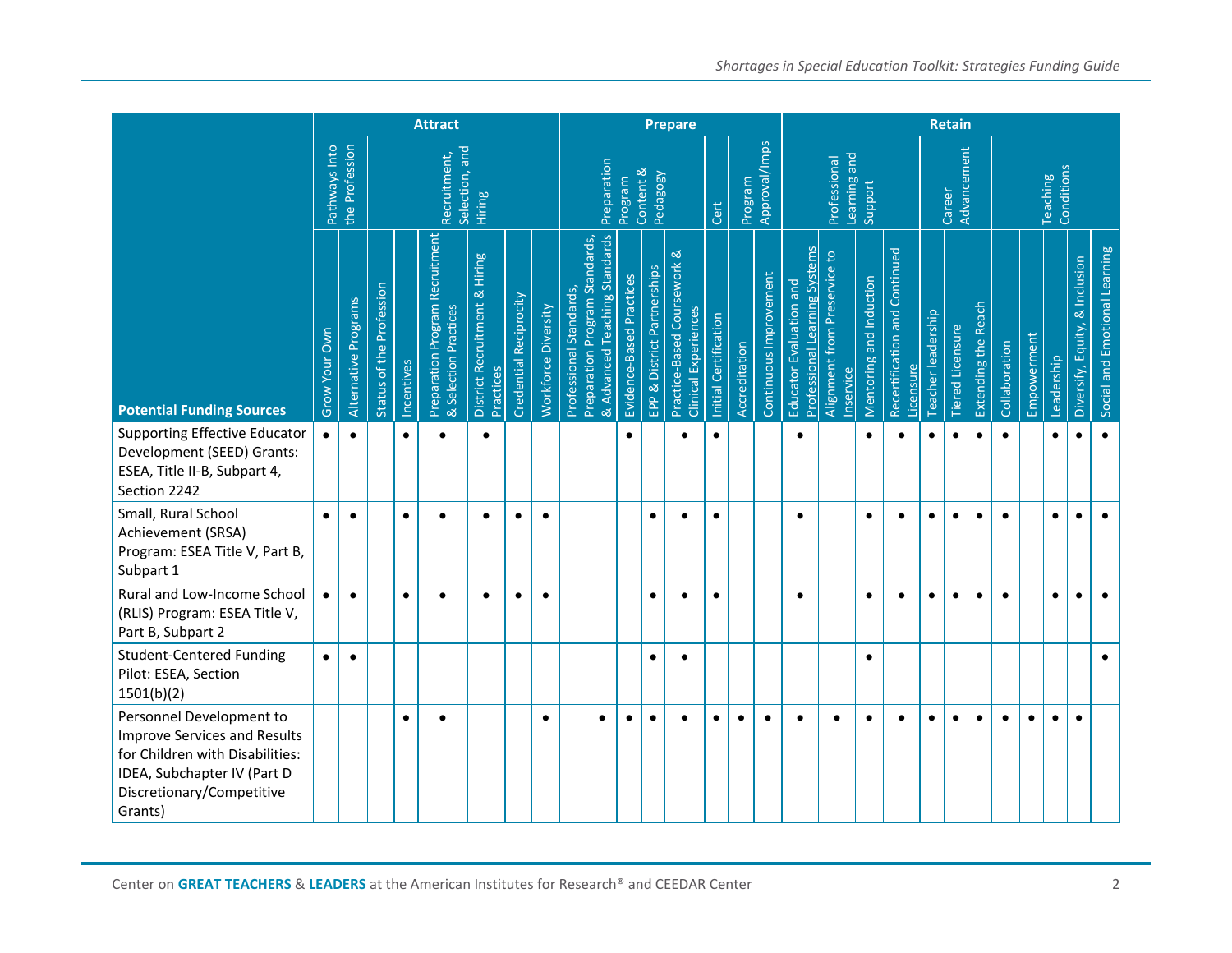|                                                                                                                                            |               |                      |                          |            | <b>Attract</b>                                                  |                                            |                        |                     |                                                                                            | <b>Retain</b>            |                             |                                                     |                       |               |                        |                                                          |                                           |                         |                                            |                    |                       |                     |               |             |                        |                                |                               |
|--------------------------------------------------------------------------------------------------------------------------------------------|---------------|----------------------|--------------------------|------------|-----------------------------------------------------------------|--------------------------------------------|------------------------|---------------------|--------------------------------------------------------------------------------------------|--------------------------|-----------------------------|-----------------------------------------------------|-----------------------|---------------|------------------------|----------------------------------------------------------|-------------------------------------------|-------------------------|--------------------------------------------|--------------------|-----------------------|---------------------|---------------|-------------|------------------------|--------------------------------|-------------------------------|
|                                                                                                                                            | Pathways Into | the Profession       |                          |            | Selection, and<br>Recruitment,                                  | Hiring                                     |                        |                     | Preparation                                                                                | Program                  | Content &<br>Pedagogy       |                                                     | Cert                  | Program       | Approval/Imps          |                                                          | Learning and<br>Professional              | Support                 |                                            |                    | Advancement<br>Career |                     |               |             | Conditions<br>Teaching |                                |                               |
| <b>Potential Funding Sources</b>                                                                                                           | Grow Your Own | Alternative Programs | Status of the Profession | Incentives | <b>Preparation Program Recruitment</b><br>& Selection Practices | District Recruitment & Hiring<br>Practices | Credential Reciprocity | Workforce Diversity | & Advanced Teaching Standards<br>Preparation Program Standards,<br>Professional Standards, | Evidence-Based Practices | EPP & District Partnerships | Practice-Based Coursework &<br>Clinical Experiences | Initial Certification | Accreditation | Continuous Improvement | Professional Learning Systems<br>Educator Evaluation and | Alignment from Preservice to<br>Inservice | Mentoring and Induction | Recertification and Continued<br>Licensure | Teacher leadership | Tiered Licensure      | Extending the Reach | Collaboration | Empowerment | Leadership             | Diversify, Equity, & Inclusion | Social and Emotional Learning |
| <b>Special Education Grants to</b><br>States: IDEA, 2 CFR § 200.472<br>(Part B, Section 611 Formula<br>Grants)                             |               |                      |                          |            |                                                                 |                                            |                        |                     |                                                                                            |                          |                             |                                                     |                       |               |                        |                                                          |                                           | $\bullet$               |                                            | $\bullet$          |                       | $\bullet$           |               | $\bullet$   |                        | $\bullet$                      |                               |
| Special Education-State<br>Personnel Development<br>Grants Program: IDEA,<br>Subchapter IV (Part D<br>Discretionary/Competitive<br>Grants) | $\bullet$     |                      | $\bullet$                |            |                                                                 | $\bullet$                                  |                        | $\bullet$           |                                                                                            |                          |                             |                                                     |                       |               |                        | $\bullet$                                                | $\bullet$                                 | $\bullet$               |                                            | $\bullet$          |                       | $\bullet$           | $\bullet$     | $\bullet$   | $\bullet$              | $\bullet$                      |                               |
| Strengthening Career and<br>Technical Education for the<br>21st Century: Carl D. Perkins V                                                 | $\bullet$     |                      |                          | $\bullet$  | $\bullet$                                                       | $\bullet$                                  |                        |                     |                                                                                            |                          |                             |                                                     |                       |               |                        |                                                          |                                           | $\bullet$               |                                            |                    |                       | $\bullet$           |               |             |                        | $\bullet$                      | $\bullet$                     |
| <b>Teacher Quality Partnership</b><br>(TQP) Grants: HEA, Title II-A                                                                        |               |                      |                          | $\bullet$  |                                                                 | $\bullet$                                  |                        | $\bullet$           |                                                                                            |                          |                             |                                                     |                       |               |                        |                                                          |                                           | $\bullet$               | $\bullet$                                  | $\bullet$          |                       |                     | $\bullet$     |             | $\bullet$              | $\bullet$                      |                               |
| <b>Experimental Sites Initiative</b><br>(ESI) for Federal Work Study<br>Program (FWS): HEA, Title IV,<br>Section 487A(b)                   |               |                      |                          |            |                                                                 | $\bullet$                                  |                        | $\bullet$           |                                                                                            |                          |                             |                                                     |                       |               |                        |                                                          |                                           |                         |                                            | $\bullet$          |                       |                     | $\bullet$     |             | $\bullet$              | $\bullet$                      |                               |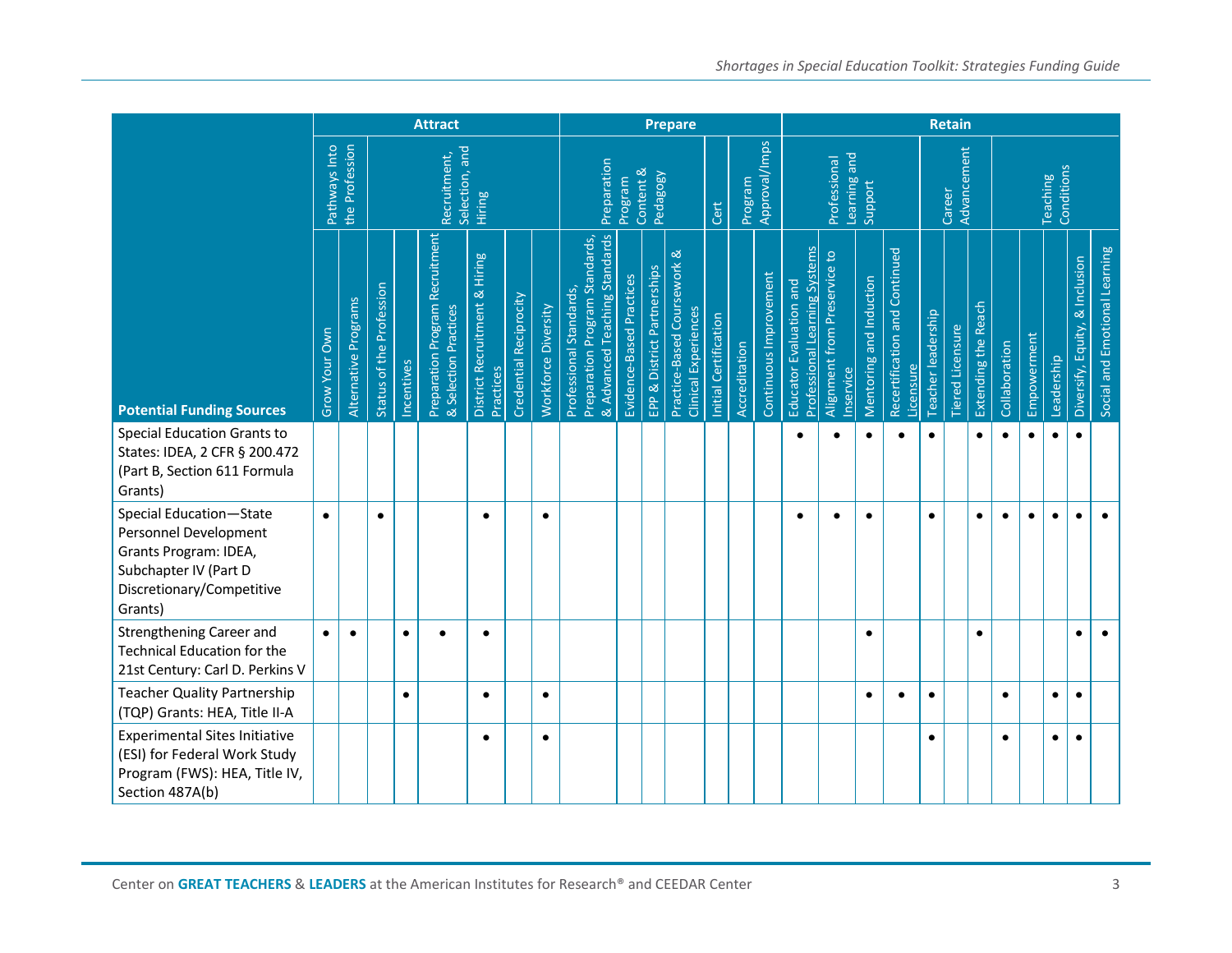|                                                                                                                           |               |                      |                          |                                          | <b>Attract</b>                                              |                                            |                        |                     |                                                           | <b>Prepare</b>                |                                                                                     |                             |                                                            |                       |               |                        |                                                          | <b>Retain</b>                                          |                         |                                            |                    |                  |                     |                 |             |            |                                |                               |
|---------------------------------------------------------------------------------------------------------------------------|---------------|----------------------|--------------------------|------------------------------------------|-------------------------------------------------------------|--------------------------------------------|------------------------|---------------------|-----------------------------------------------------------|-------------------------------|-------------------------------------------------------------------------------------|-----------------------------|------------------------------------------------------------|-----------------------|---------------|------------------------|----------------------------------------------------------|--------------------------------------------------------|-------------------------|--------------------------------------------|--------------------|------------------|---------------------|-----------------|-------------|------------|--------------------------------|-------------------------------|
|                                                                                                                           | Pathways Into | Profession<br>the    |                          | Selection, and<br>Recruitment,<br>Hiring |                                                             |                                            |                        |                     |                                                           |                               | Approval/Imps<br>Preparation<br>Content &<br>Pedagogy<br>Program<br>Program<br>Cert |                             |                                                            |                       |               |                        |                                                          | Learning and<br>Professional                           |                         | Career                                     | Advancement        |                  |                     | <b>Teaching</b> | Conditions  |            |                                |                               |
| <b>Potential Funding Sources</b>                                                                                          | Grow Your Own | Alternative Programs | Status of the Profession | Incentives                               | Recruitment<br>Preparation Program<br>& Selection Practices | District Recruitment & Hiring<br>Practices | Credential Reciprocity | Workforce Diversity | Preparation Program Standards,<br>Professional Standards, | & Advanced Teaching Standards | Evidence-Based Practices                                                            | EPP & District Partnerships | Practice-Based Coursework &<br><b>Clinical Experiences</b> | Initial Certification | Accreditation | Continuous Improvement | Professional Learning Systems<br>Educator Evaluation and | $\mathsf{c}$<br>Alignment from Preservice<br>Inservice | Mentoring and Induction | Recertification and Continued<br>Licensure | Teacher leadership | Tiered Licensure | Extending the Reach | Collaboration   | Empowerment | Leadership | Diversify, Equity, & Inclusion | Social and Emotional Learning |
| <b>Teacher Education Assistance</b><br>for College and Higher<br><b>Education (TEACH) Grant</b><br>Program: HEA, Title IV |               | $\bullet$            |                          | $\bullet$                                | $\bullet$                                                   | $\bullet$                                  | $\bullet$              | $\bullet$           |                                                           |                               |                                                                                     | $\bullet$                   | $\bullet$                                                  | $\bullet$             |               |                        | $\bullet$                                                |                                                        | $\bullet$               |                                            | $\bullet$          | $\bullet$        | $\bullet$           | $\bullet$       |             | $\bullet$  | $\bullet$                      | $\bullet$                     |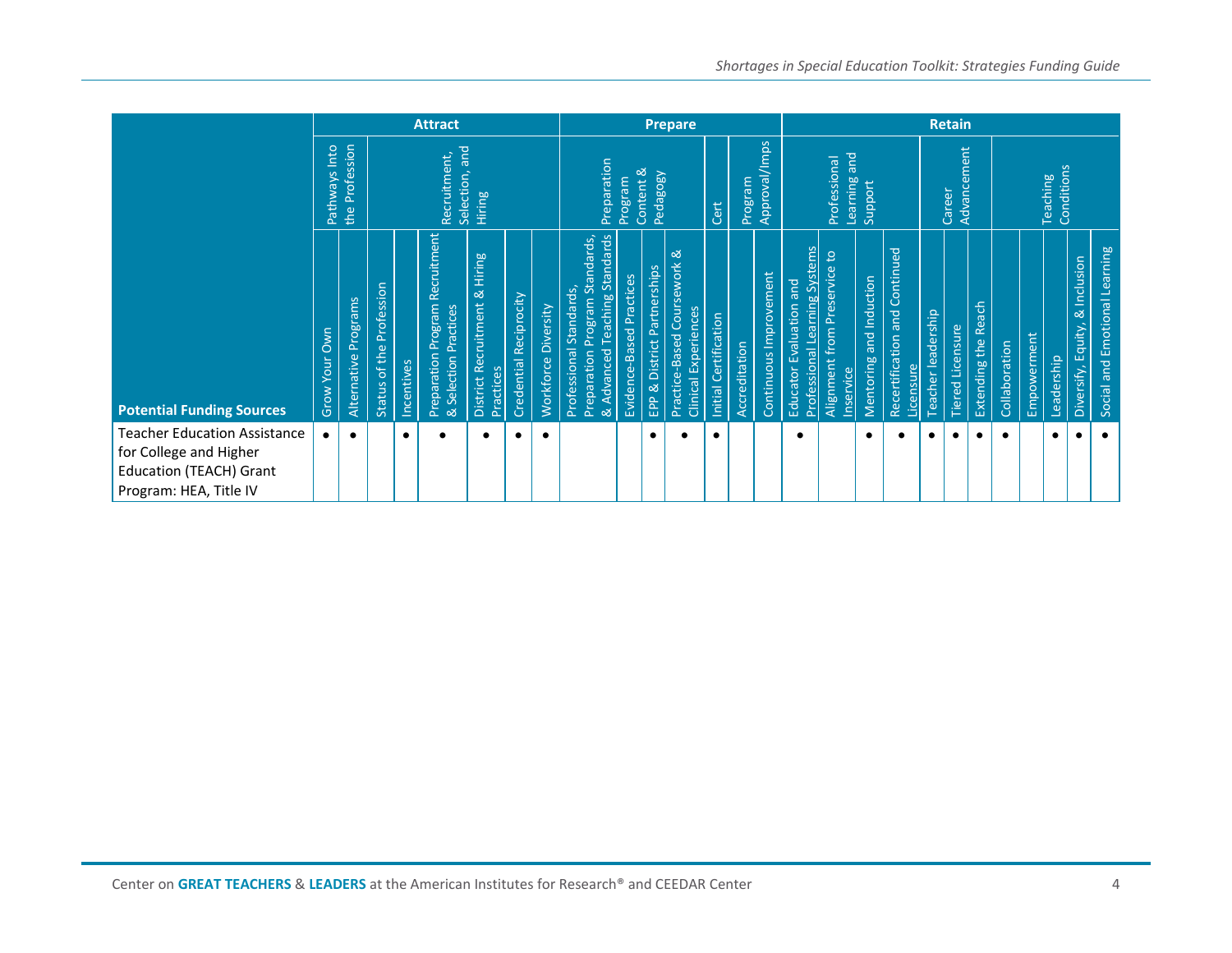# **Summary of Funding and Waivers, Eligible Entities, Mechanisms, Resources, and Authorized Activities**

**School Improvement Funds: ESEA, Title I, Section 1003** 

#### **Eligible entities and funding mechanism**

**Eligible entities:** Local educational agencies (LEAs) with comprehensive or targeted support schools

**Mechanism:** State educational agencies (SEAs) reserve funds from annual Title I entitlement/formula grants administered by the U.S. Department of Education. LEAs submit application to SEAs. SEAs may allocate awards to eligible LEAs on a competitive or formula basis.

#### **Resources**

#### **Program information:**

<https://www2.ed.gov/programs/sif/index.html> <https://www2.ed.gov/policy/elsec/leg/essa/legislation/title-i.html#sec1003>

#### **Authorized activities**

Section 1003 school improvement funds support the implementation of strategies to improve student achievement in schools identified as comprehensive or targeted support schools. Funds may be used for activities, listed in its SEA-approved improvement plan, that the LEA determines will help an identified school elicit improved outcomes. Example allowable activities include:

• Recruitment and Retention

• Professional Development

• Mentoring and Induction

• Instructional Coaches

#### **Improving Basic Programs Operated by LEAs: ESEA, Title I-A**

#### **Eligible entities and funding mechanism**

**Eligible entities:** SEAs and LEAs

**Mechanism:** Annual entitlement/formula grants administered by the U.S. Department of Education to SEAs and subsequently LEAs. LEAs submit application for funds to SEAs. SEAs may reserve a portion of the state allocation for administration including statewide activities.

#### **Resources**

**Program information:** <https://www2.ed.gov/programs/titleiparta/index.html>

**Legislation, regulations, and guidance:**<https://www2.ed.gov/programs/titleiparta/legislation.html>

#### **Authorized activities**

Title I-A provides supplemental funding to LEAs and schools with high numbers or percentages of students from low-income families for activities that enable students to meet challenging state standards. Allowable activities include:

| • Recruitment and Retention | $\bullet$ Professional Development |
|-----------------------------|------------------------------------|
| Mentoring and Induction     | $\bullet$ Instructional Coaches    |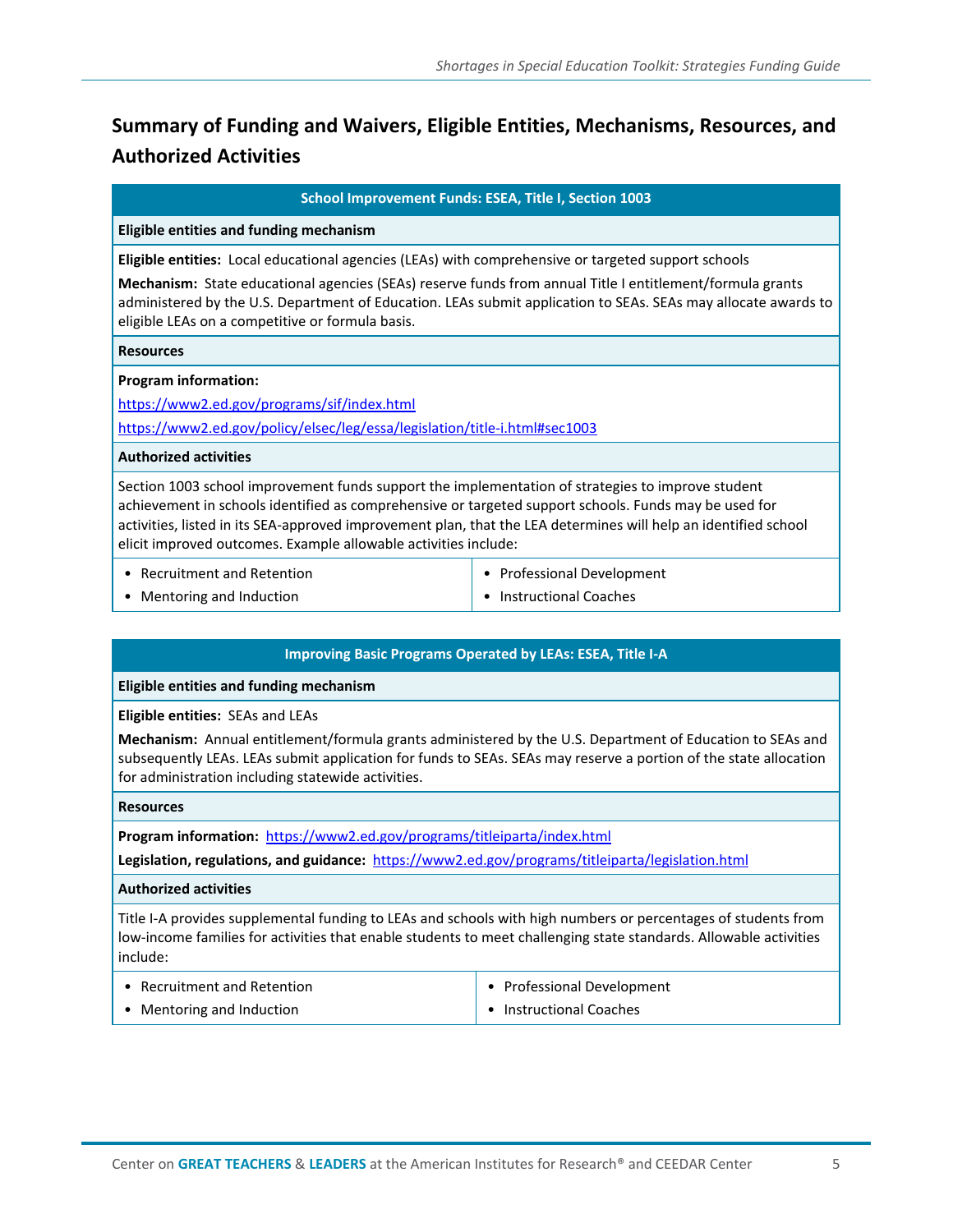# **Preparing, Training, and Recruiting High-Quality Teachers and Principals: ESEA, Title II-A**

**Eligible entities and funding mechanism**

#### **Eligible entities:** SEAs and LEAs

**Mechanism:** Annual entitlement grants administered by the U.S. Department of Education. LEAs submit application to SEAs. SEAs must reserve a portion of the state allocation for statewide activities.

### **Resources**

**Legislation:** <https://www2.ed.gov/policy/elsec/leg/esea02/pg20.html>

**Guidance:**<https://www2.ed.gov/policy/elsec/leg/essa/essatitleiipartaguidance.pdf> Program information:<https://www2.ed.gov/programs/teacherqual/index.html>

#### **Authorized activities**

Title II-A provides funding for activities that increase academic achievement by improving the quality and effectiveness of teachers and leaders. Allowable activities include:

Reforming Educator Certification

Mentoring and Induction

Alternative Certification Routes Recruitment and Retention

Reform Tenure

Professional Development

## **Teacher and Leader Incentive Fund Grant: ESEA, Title II-B**

Licensure Reciprocity Merit-Based Compensation

Career Ladders/Teacher Advancement

Teacher and School Leader Residencies

Teacher and Leader Academies

#### **Eligible entities and funding mechanisms**

**Eligible entities:** SEAs with one or more LEAs; LEAs or consortium of LEAs; nonprofit organizations in partnership with one or more LEAs or an LEA and SEA. The majority of schools where educators participate must be highneed schools (a public elementary or secondary school that is located in an area in which the percentage of students from families with incomes below the poverty line is 30% or more).

**Mechanism:** Competitive grants administered by the U.S. Department of Education. Requires a 50% match. **Resources** 

**Program information:** [https://oese.ed.gov/offices/office-of-discretionary-grants-support-services/effective](https://oese.ed.gov/offices/office-of-discretionary-grants-support-services/effective-educator-development-programs/teacher-and-school-leader-incentive-program/)[educator-development-programs/teacher-and-school-leader-incentive-program/](https://oese.ed.gov/offices/office-of-discretionary-grants-support-services/effective-educator-development-programs/teacher-and-school-leader-incentive-program/) **Legislation:** <https://www2.ed.gov/policy/elsec/leg/essa/legislation/title-ii.html#TITLE-II-PART-B>

#### **Authorized activities**

The Teacher and Leader Incentive Fund supports the development and implementation of performance-based teacher and principal compensation systems and related human capital management strategies that increase access to effective educators in high-need schools. Allowable activities include:

| • Performance-Based Compensation Systems | • Recruitment and Hiring                |
|------------------------------------------|-----------------------------------------|
| • Human Capital Management System        | $\bullet$ Teacher Leadership            |
| • Educator Evaluation                    | • Teacher and Leader Residency Programs |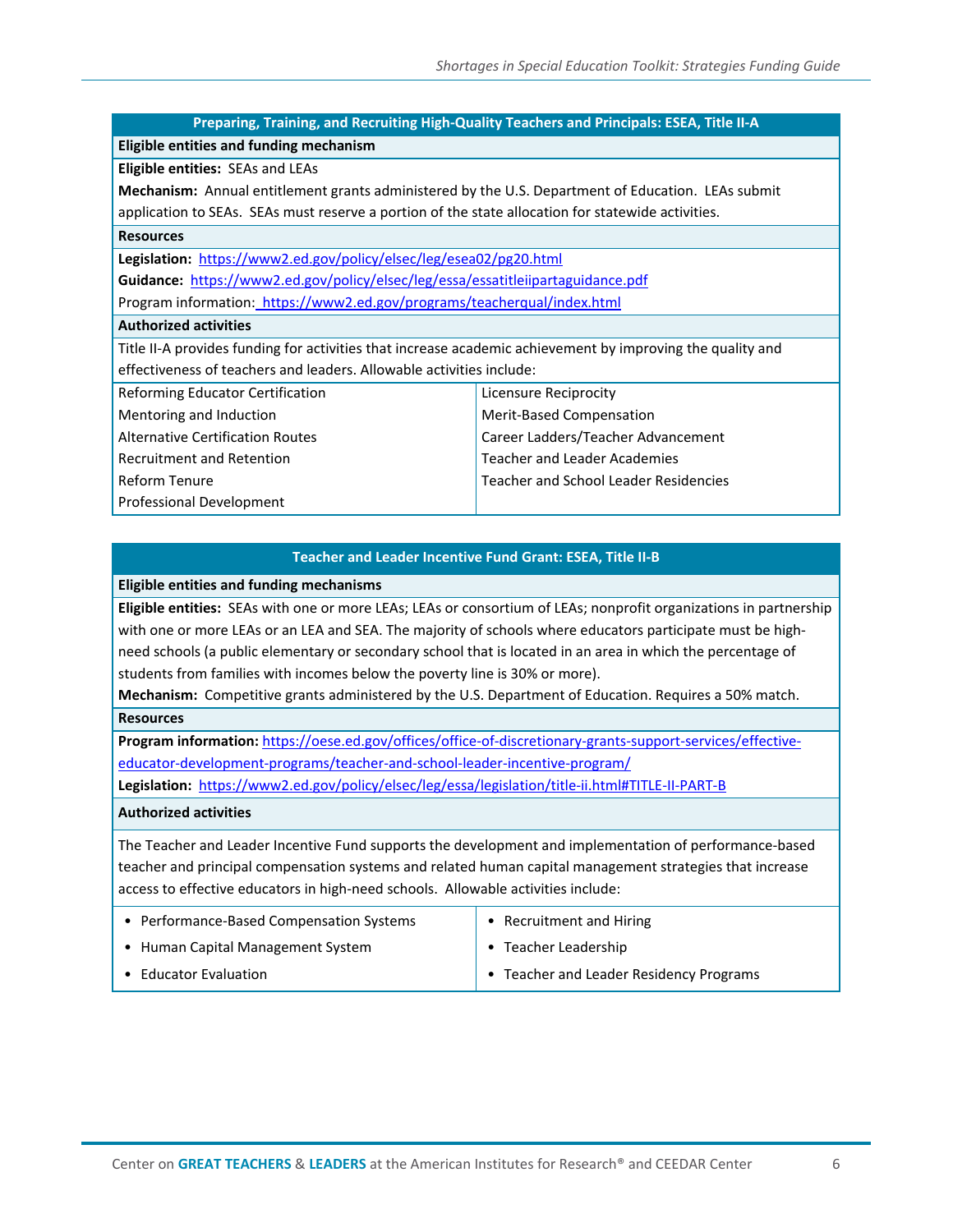#### **Supporting Effective Educator Development (SEED): Grants ESEA, Title II-B, Subpart 4, Section 2242**

#### **Eligible entities and funding mechanisms**

**Eligible entities:** Institutions of higher education, national nonprofits, Bureau of Indian Education, or partnerships of one of the aforementioned entities and a for-profit

**Mechanism:** Competitive grants administered by the U.S. Department of Education

#### **Resources**

**Program information:** [https://oese.ed.gov/offices/office-of-discretionary-grants-support-services/effective](https://oese.ed.gov/offices/office-of-discretionary-grants-support-services/effective-educator-development-programs/supporting-effective-educator-development-grant-program/)[educator-development-programs/supporting-effective-educator-development-grant-program/](https://oese.ed.gov/offices/office-of-discretionary-grants-support-services/effective-educator-development-programs/supporting-effective-educator-development-grant-program/) **Funding and Legislation**: [https://oese.ed.gov/offices/office-of-discretionary-grants-support-services/effective-educator](https://oese.ed.gov/offices/office-of-discretionary-grants-support-services/effective-educator-development-programs/supporting-effective-educator-development-grant-program/funding-and-legislation/)[development-programs/supporting-effective-educator-development-grant-program/funding-and-legislation/](https://oese.ed.gov/offices/office-of-discretionary-grants-support-services/effective-educator-development-programs/supporting-effective-educator-development-grant-program/funding-and-legislation/) 

#### **Authorized activities**

The SEED grant program supports the increase of highly effective educators by supporting the implementation of evidence-based preparation, development, or enhancement opportunities for educators. Allowable activities include:

- Recruitment. Preparation, Hiring, and Retention
- Professional Development
- Certification/Alternative Certification • Service and Learning Opportunities
- Advance Credentialing

#### **Small, Rural School Achievement (SRSA) Program: ESEA Title V, Part B, Subpart 1**

**Eligible entities and funding mechanisms**

**Eligible entities:** LEAs that meet certain criteria

**Mechanism:** Annual entitlement grants administered by the U.S. Department of Education. LEAs apply for funding directly through Grants.gov.

#### **Resources**

**Program information:** <https://www2.ed.gov/programs/reapsrsa/index.html>

**Program webinar:** <https://www2.ed.gov/programs/reapsrsa/reapwhatleasneedtoknowinfy2019presentation.pdf>

#### **Authorized activities**

The purpose of the SRSA program is to fund initiatives in rural LEAs focused on increasing academic achievement. SRSA funds may be used for any activities authorized under ESEA Title IA, IIA, III, IVA, and IVB. Allowable activities include:

| • Mentoring and Induction   | Career Ladders/Teacher Advancement      |
|-----------------------------|-----------------------------------------|
| • Recruitment and Retention | • Teacher and Leader Academies          |
| • Professional Development  | • Teacher and School Leader Residencies |
| • Teacher Leadership        | • Merit-Based Compensation              |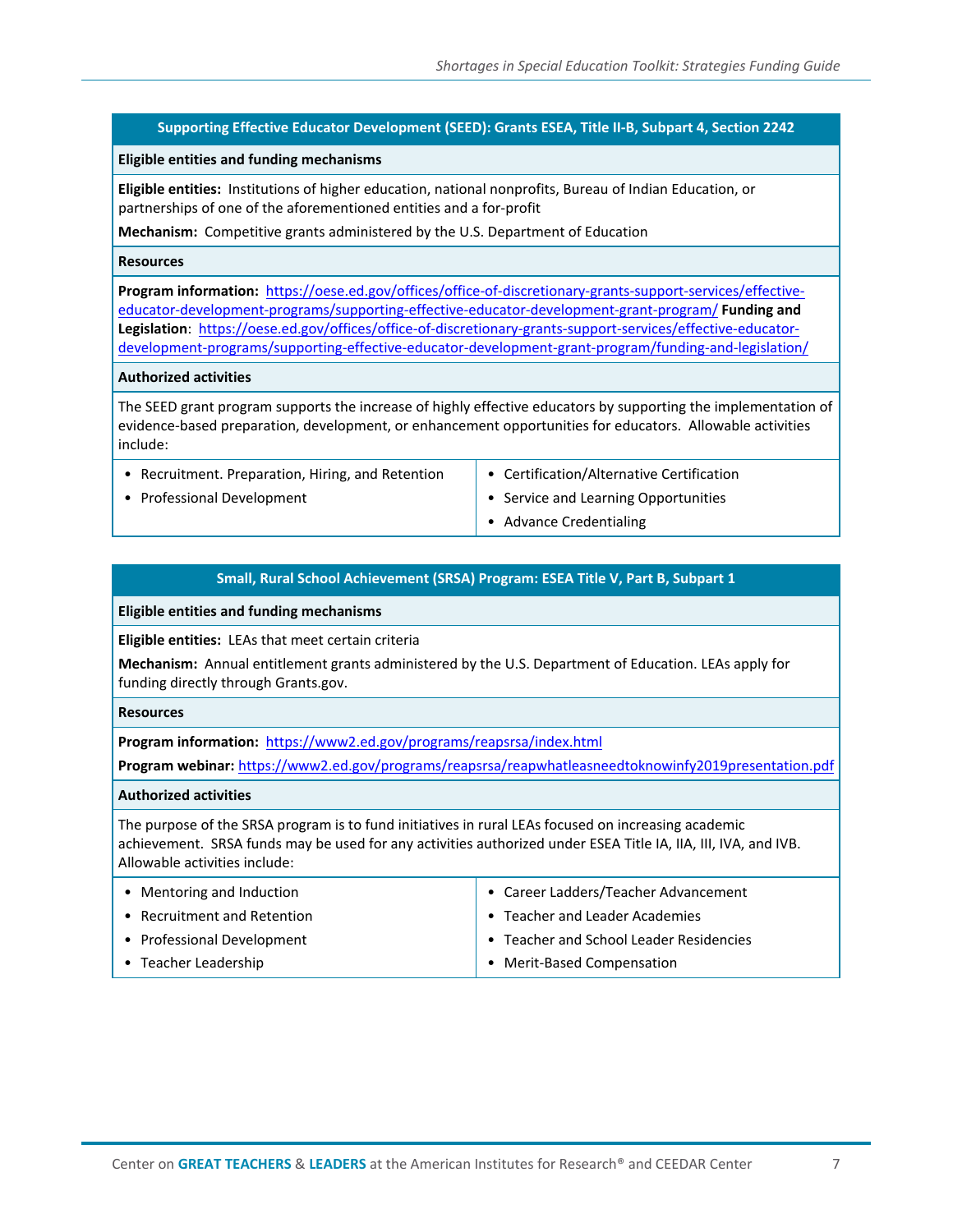#### **Rural and Low-Income School (RLIS) Program: ESEA Title V, Part B, Subpart 2**

#### **Eligible entities and funding mechanisms**

#### **Eligible entities:** SEAs and LEAs

**Mechanism:** Annual entitlement grants administered by the U.S. Department of Education. LEAs submit application to SEAs.

#### **Resources**

**Program information:** <https://www2.ed.gov/programs/reaprlisp/index.html>

**Program webinar:** <https://www2.ed.gov/programs/reapsrsa/reapwhatleasneedtoknowinfy2019presentation.pdf>

#### **Authorized activities**

The purpose of the RLIS program is to fund initiatives in rural LEAs focused on increasing academic achievement. RLIS funds may be used for any activities authorized under ESEA Title IA, IIA, III, and IVA. Allowable activities include:

- Mentoring and Induction • Recruitment and Retention • Professional Development
- Teacher Leadership
- Career Ladders/Teacher Advancement
- Teacher and Leader Academies
- Teacher and School Leader Residencies
- Merit-Based Compensation

#### **Student-Centered Funding Pilot: ESEA, Section 1501(b)(2)**

#### **Eligible entities and funding mechanisms**

#### **Eligible entities:** LEAs

**Mechanism:** Waivers from certain funding restrictions through local flexibility agreement demonstration agreement. LEAs apply directly to U.S. Department of Education.

#### **Resources**

**Pilot Description:** <https://www2.ed.gov/policy/elsec/leg/essa/scfp/studentcentered.html>

**Application:** <https://www2.ed.gov/policy/elsec/leg/essa/scfp/wsffapplication.docx>

**FAQ:** <https://www2.ed.gov/policy/elsec/leg/essa/scfp/faqs.pdf>

#### **Authorized activities**

The student-centered funding pilot provides waivers that allow LEAs to consolidate federal and local funds for flexible uses to better serve low-income or other disadvantaged students such as English learners, migratory children, and children who are neglected, delinquent, or at risk. Flexible uses of funding may be employed to enhance other allowable uses of local funds to attract, prepare, and retain effective teachers and leaders.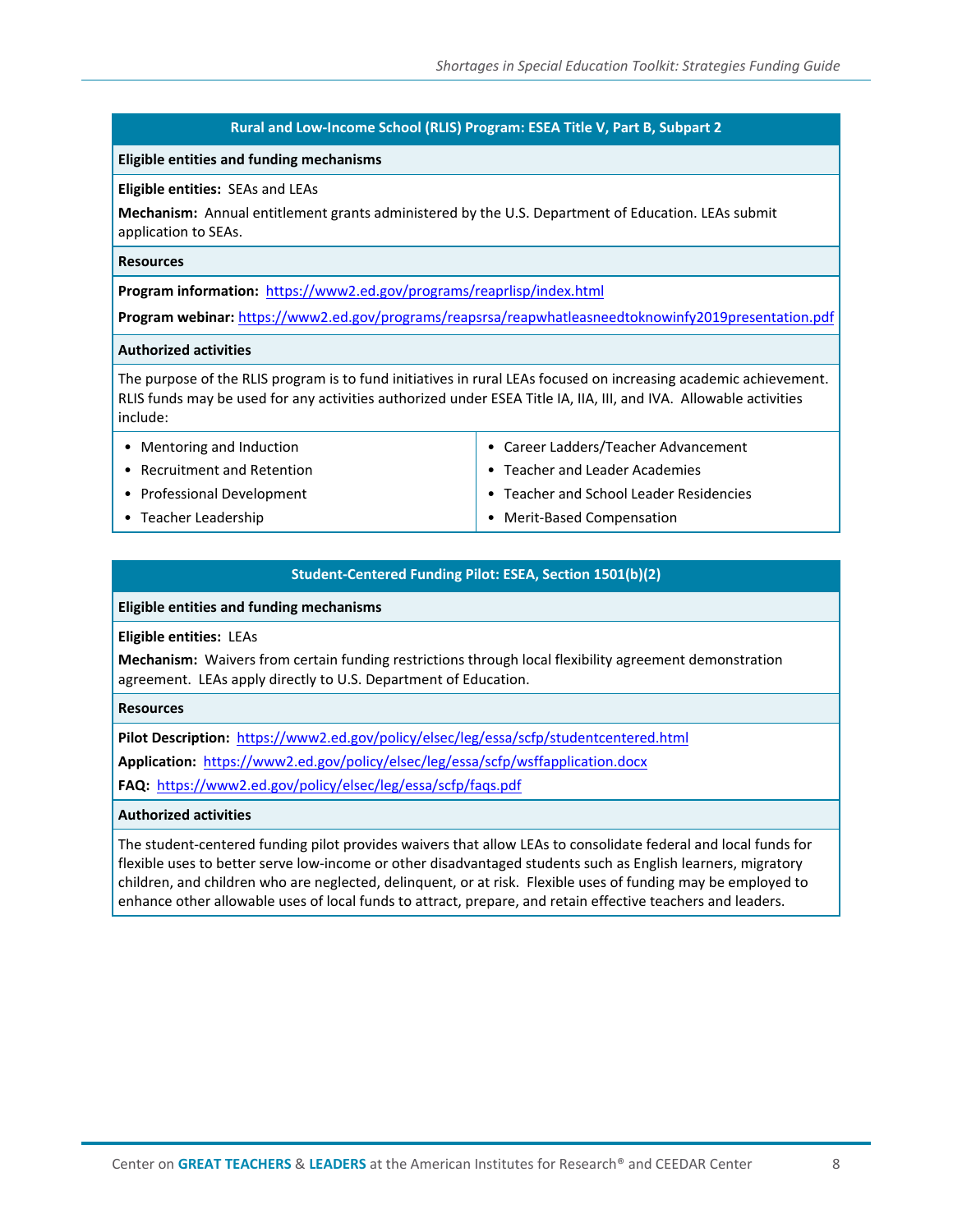### **Personnel Development to Improve Services and Results for Children with Disabilities: IDEA, Subchapter IV (Part D Discretionary/Competitive Grants))**

#### **Eligible entities and funding mechanisms**

**Eligible entities:** Eligible applicants include institutions of higher education (IHEs), local education agencies (LEAs), nonprofit organizations, state education agencies (SEAs), and other organizations or agencies

In addition to the categories above, public charter schools that are LEAs under state law, other public agencies, private nonprofit organizations, for-profit organizations, outlying areas (American Samoa, Guam, the Northern Mariana Islands, and the U.S. Virgin Islands), freely associated states, and Indian tribes or tribal organizations

**Mechanism:** Discretionary/Competitive grants administered by the U.S. Department of Education

#### **Resources**

**Program information:** <https://www2.ed.gov/programs/osepprep/eligibility.html>

**Legislation:** <https://www2.ed.gov/programs/osepprep/legislation.html>

#### **Authorized activities**

The Personnel Preparation program helps meet state-identified needs for adequate numbers of fully certified personnel to serve children with disabilities by supporting competitive awards to

- provide research-based training and professional development to prepare special education, related services, early intervention, and regular education personnel to work with children with disabilities;
- ensure that those personnel are fully qualified, and possess the skills and knowledge needed to serve children with disabilities; and
- ensure that those personnel are fully qualified and possess the skills and knowledge needed to serve children with disabilities.

#### **Special Education Grants to States: IDEA, 2 CFR § 200.472 (Part B – Section 611 Formula Grants)**

#### **Eligible entities and funding mechanisms**

**Eligible entities:** SEAs and LEAs

**Mechanism:** IDEA 84.027 Section 611 Formula Grants

#### **Resources**

**Program information:** <https://www2.ed.gov/programs/osepgts/index.html>

**Legislation:** <https://sites.ed.gov/idea/statute-chapter-33/subchapter-iv/part-b/1462>

#### **Authorized activities**

The IDEA Part B formula grants are designed to pay for excess costs of providing a Free Appropriate Public Education (FAPE) to children with disabilities. These extra costs can include professional development for special education personnel or for regular education teachers who teach children with disabilities.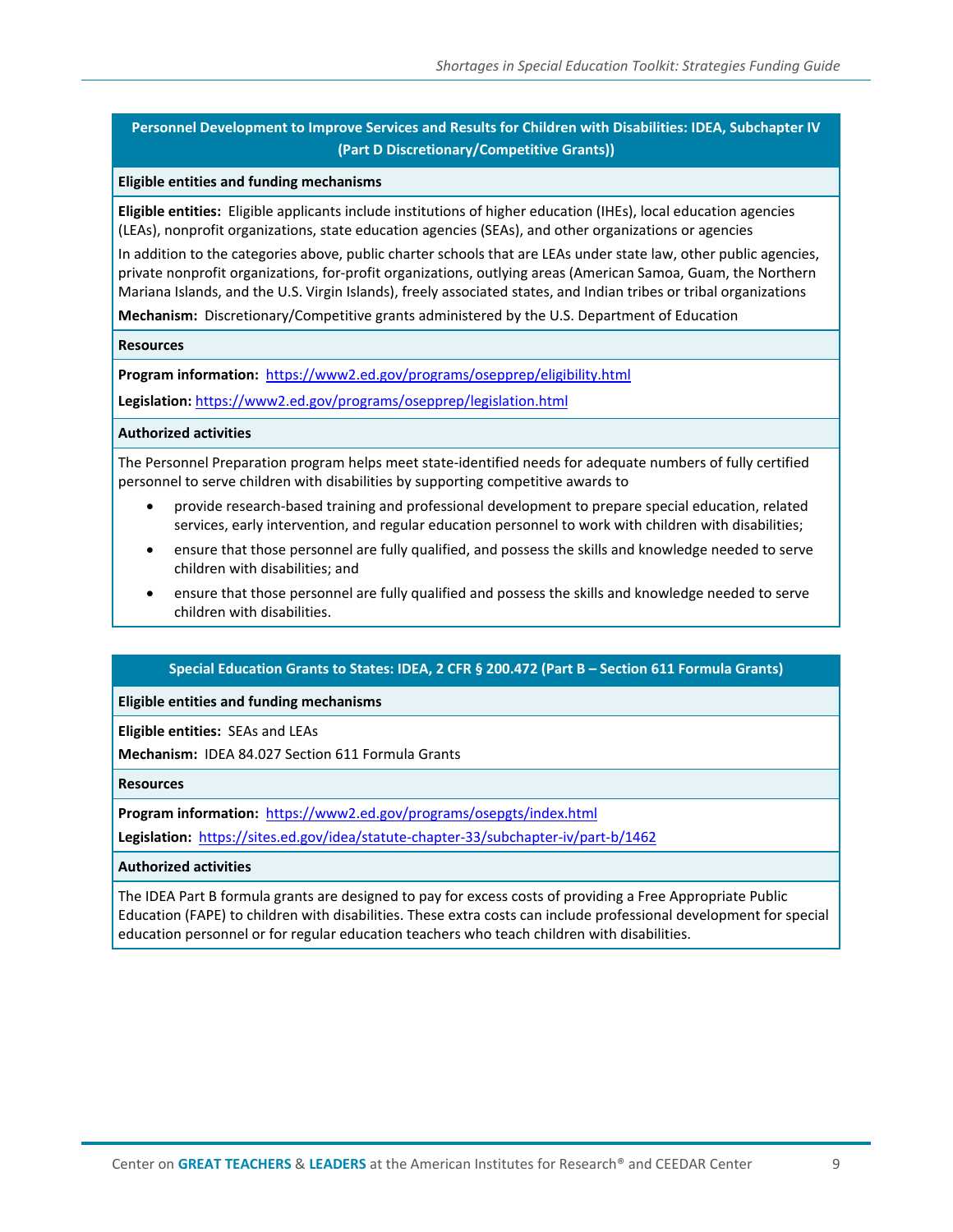• Instructional Leadership

• Addressing Personnel Shortages

• Training to work with Special Populations

#### **Special Education—State Personnel Development Grants Program: IDEA, Subchapter IV (Part D Discretionary/Competitive Grants)**

#### **Eligible entities and funding mechanisms**

**Eligible entities:** Eligible applicants include a state education agency (SEA) of one of the 50 states, the District of Columbia, or the Commonwealth of Puerto Rico or an outlying area (U.S. Virgin Islands, Guam, American Samoa, and the Commonwealth of the Northern Mariana Islands).**Mechanism:** Discretionary/Competitive grants administered by the U.S. Department of Education.

#### **Resources**

**Program information:** <https://www2.ed.gov/programs/osepsig/index.html>

**Legislation:** <https://www2.ed.gov/programs/osepsig/legislation.html>

#### **Authorized activities**

The State Personnel Development Grants support research-based training and professional development to prepare special education, related services, early intervention, and regular education personnel to work with children with disabilities and ensure these personnel are fully qualified to serve students with disabilities. Priority areas for these grants are general personnel development, preparing beginning special educators, personnel serving children with low-incidence disabilities, and leadership personnel.

#### **Strengthening Career and Technical Education for the 21st Century: Carl D. Perkins V**

#### **Eligible entities and funding mechanisms**

Eligible entities: SEAs and LEAs

**Mechanism:** Annual entitlement grants administered by the U.S. Department of Education. LEAs submit application to SEAs.

#### **Resources**

**Program information:** <https://cte.ed.gov/>

**Guidance:** [https://s3.amazonaws.com/PCRN/docs/1830-0029-Perkins\\_V\\_State\\_Plan\\_Guide\\_Revised\\_9-12-19-](https://s3.amazonaws.com/PCRN/docs/1830-0029-Perkins_V_State_Plan_Guide_Revised_9-12-19-_Expires_4-30-22.pdf) Expires\_4-30-22.pdf

#### **Authorized activities**

Perkins V provides funding for career and technical education activities that support student preparation for career success. Authorized activities include:

- Recruitment and Retention
- Mentoring and Induction
- Personnel Preparation
- Professional Development
- Collaborative Professional Development
	- **Teacher Quality Partnership (TQP) Grants: HEA, Title II-A**

**Eligible entities and funding mechanisms**

**Eligible entities:** Partnerships that include a high-need school district and its schools or high-need early childhood education programs and an institution of higher education or other eligible entities

**Mechanism:** Competitive grant administered by the U.S. Department of Education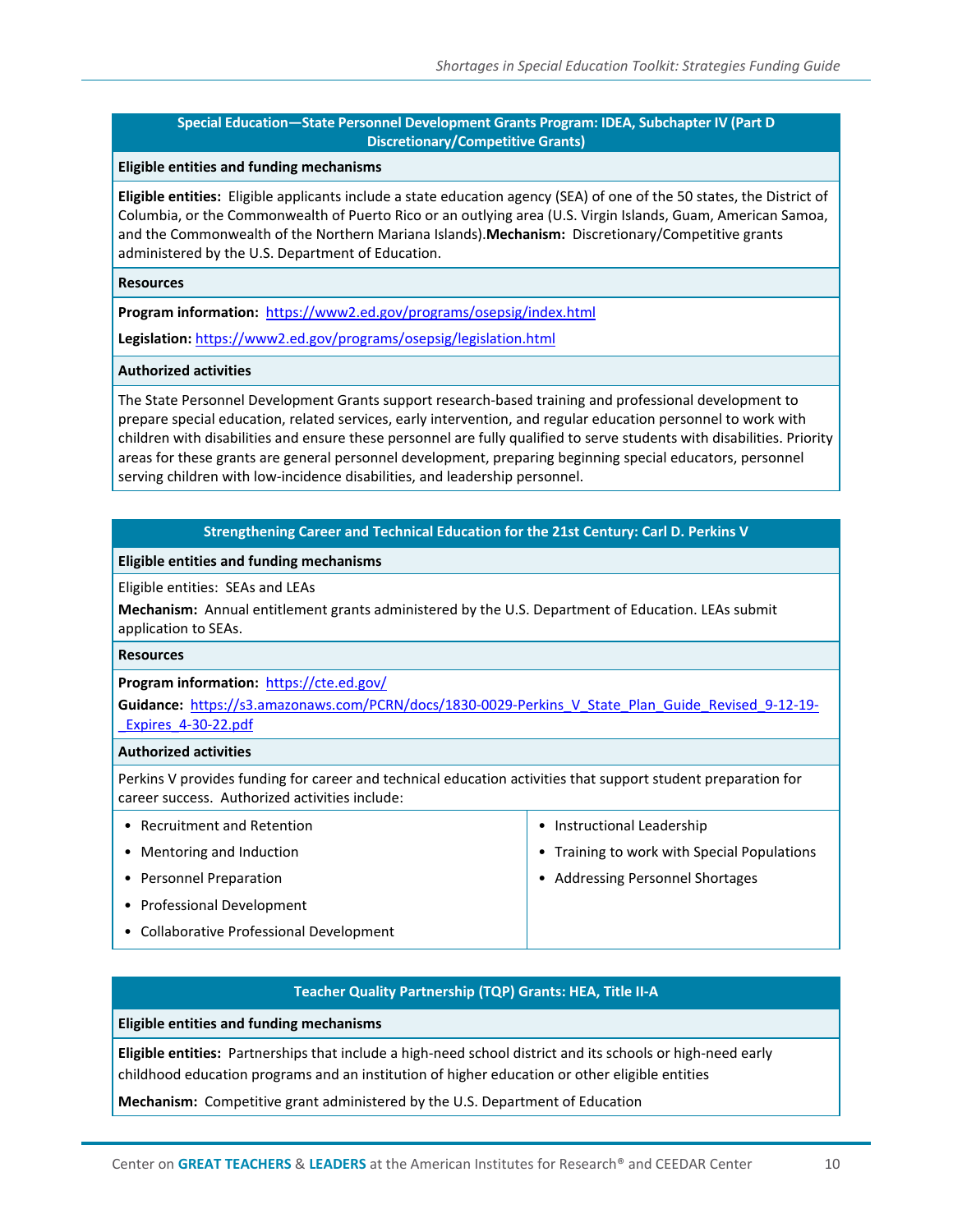#### **Teacher Quality Partnership (TQP) Grants: HEA, Title II-A**

#### **Resources**

**Program information:** <https://www2.ed.gov/programs/tqpartnership/index.html>**Legislation, regulations, and guidance:** <https://www2.ed.gov/programs/tqpartnership/legislation.html>

#### **Authorized activities**

TQP grants support the development of master's residency programs or the reform of undergraduate preservice preparation programs that prepare teachers to work in high-need schools and subject areas.

#### **Experimental Sites Initiative (ESI) for Federal Work Study Program (FWS): HEA, Title IV, Section 487A(b)**

#### **Eligible entities and funding mechanisms**

**Eligible entities:** Institutions of higher education that participate in the Federal Work-Study (FWS)

**Mechanism:** Waivers administered by the Office of Federal Student Aid at the U.S. Department of Education. Entities submit an application to the Department for approval.

#### **Resources**

**Program information:** <https://experimentalsites.ed.gov/exp/index.html>

**Federal register:**<https://ifap.ed.gov/fregisters/attachments/FR052319ESI.pdf>

#### **Authorized activities**

The ESI waivers allow a limited number of institutions of higher education to test alternative methods of administering Higher Education Act (HEA) Title IV, including increasing the number of hours per week that participating students may work and allowing institutions to pay low-income students for work experiences required by their program of study.

#### **Teacher Education Assistance for College and Higher Education (TEACH) Grant Program: HEA, Title IV**

#### **Eligible entities and funding mechanisms**

**Eligible entities:** Applicants must be (1) enrolled in a postsecondary school that participates in the TEACH Grant Program; (2) meet th[e basic eligibility criteria](https://studentaid.ed.gov/sa/eligibility/basic-criteria) for federal student aid programs to apply; and (3) meet additional criteria available here: [https://studentaid.ed.gov/sa/types/grants-scholarships/teach#eligibility,](https://studentaid.ed.gov/sa/types/grants-scholarships/teach#eligibility) including teaching for at least 4 years (see below).

**Mechanism:** Interested individuals should contact the financial aid office at the school of their enrollment for information. Individual awards of up to \$4,000 annually provided conditions are met.

#### **Resources**

**Program information:** <https://studentaid.ed.gov/sa/types/grants-scholarships/teach#eligibility>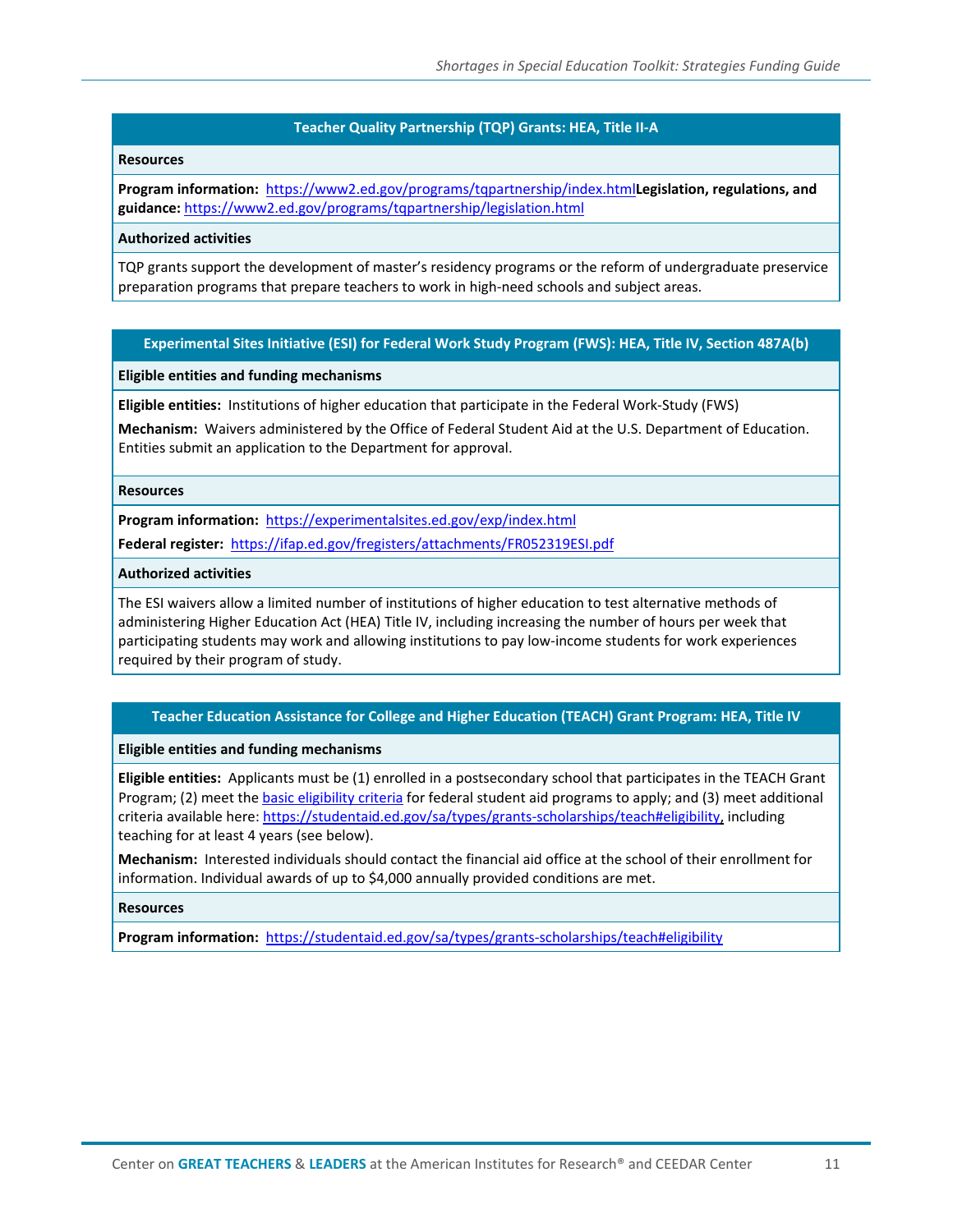#### **Teacher Education Assistance for College and Higher Education (TEACH) Grant Program: HEA, Title IV**

#### **Authorized activities**

The TEACH Grant Program supports the recruitment of high-quality teachers in hard-to-staff areas and schools. As a condition of receiving a TEACH Grant, individuals sign a *TEACH Grant Agreement to Serve*. Requirements of the agreement include agreeing to teach

- in a high-need field (as determined by the federal government, state government, or local education agency, and that is included in the annual [Teacher Shortage Area Nationwide Listing\)](https://www2.ed.gov/about/offices/list/ope/pol/tsa.html);
- at an elementary school, secondary school, or educational service agency that serves students from lowincome families; and
- for at least 4 complete academic years within 8 years of completing (or ceasing enrollment in) the course of study for which the grant was received.

#### **Foundation Funding**

A host of national foundations offer funding to support programs and strategies to attract, prepare, and retain effective teachers and leaders. Some foundations offer direct professional development for educators. Offerings may change annually or periodically based on strategic plans for each grant cycle, philanthropic focus, funding availability, and other factors. A few examples of foundations that consistently support educator-focused initiatives include:

[Bill & Melinda Gates Foundation:](https://www.gatesfoundation.org/What-We-Do/US-Program/K-12-Education) Grants for organizations or programs that prepare or train teachers and leaders to better serve underserved student populations.

[Carnegie Corporation of New York:](https://www.carnegie.org/programs/urban-and-higher-education/) Grants for improving systems that prepare, recruit, and develop teachers and leaders to serve the needs of diverse learners.

[Hewlett Foundation:](https://hewlett.org/) Grants that support teacher and leader preparation and retention.

[Louis Calder Foundation:](https://www.louiscalderfoundation.org/grant-program/teacher-leadership-development/) Grants for programs that identify and develop the qualities of highly effective teachers and leaders.

[National Education Association Foundation:](https://www.neafoundation.org/) Grants for teachers and leaders to participate in high-quality professional development and groups including mentoring experiences.

[Wallace Foundation:](https://www.wallacefoundation.org/pages/default.aspx) Grants and support for principal recruitment, training, and supervision and principal preparation programs.

A searchable online directory of foundations is available at[: https://fconline.foundationcenter.org/](https://fconline.foundationcenter.org/)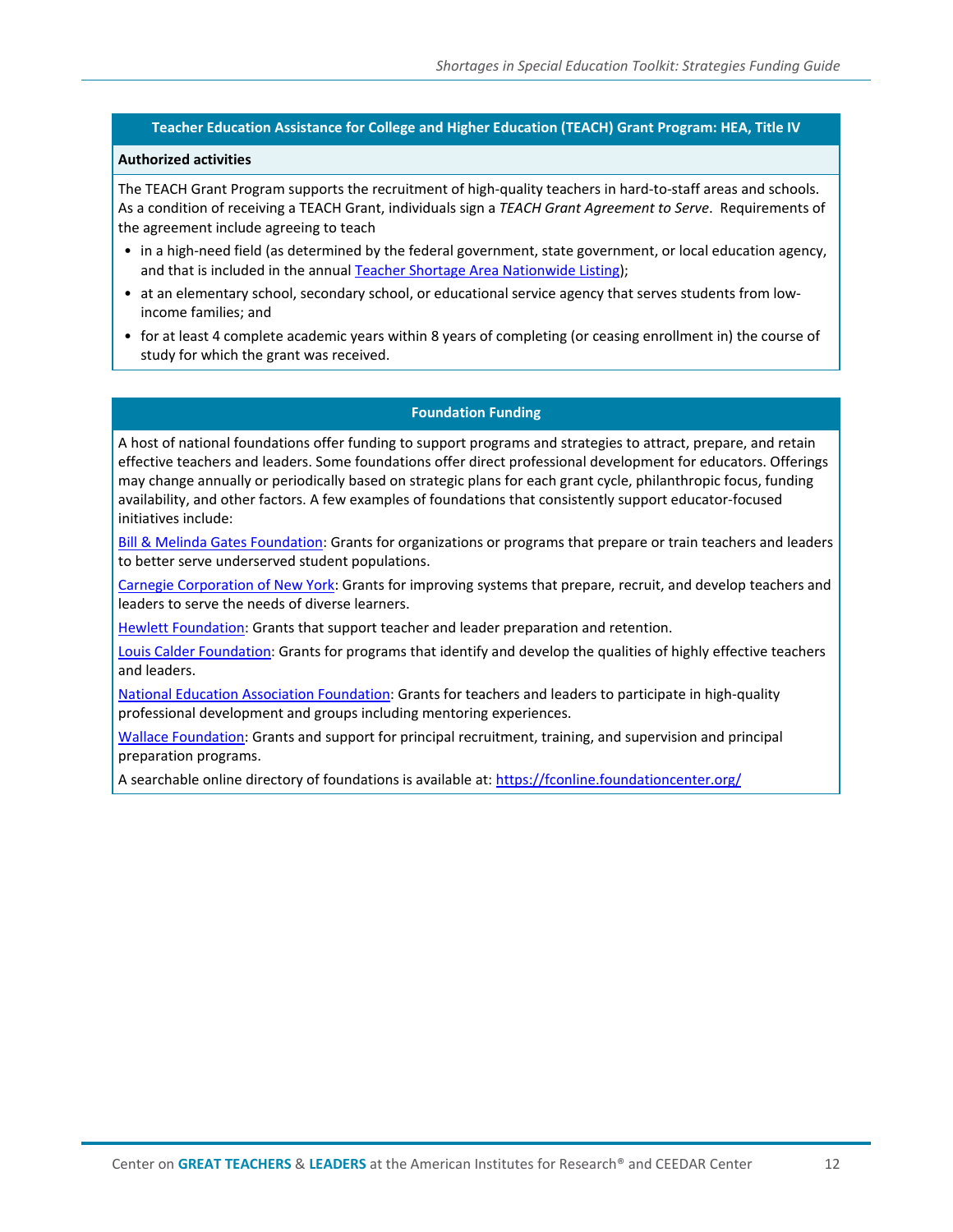#### **State Legislative Appropriations**

State legislatures are on the frontlines of developing legislation and play a key role in appropriating funds toward teacher recruitment, preparation, and retention, including legislation providing funding and other supports for innovation in district recruitment and retention. Some examples of legislation include:

- [New Mexico's Grow Your Own Teachers Act](https://hed.state.nm.us/financial-aid/scholarships/grow-your-own-teachers) Providing \$6,000 in scholarships for paraprofessionals wanting to become teachers
- [Louisiana Department of Education's Millennium Trust](https://www.louisianabelieves.com/funding/grants-management/education-excellence-fund-(eef))  Proceeds from the tobacco settlement are used to fund improvements in educator practice
- [Montana Senate Bill 115](https://leg.mt.gov/bills/2017/BillPdf/SB0115.pdf) Funds an annual stipend up to \$1,500 for National Board Certification and additional funds of up to \$2,500 for educators who work in a high-poverty area or are in a school that is impacted by critical quality educator shortages.
- [Hawaii Senate Bill 2278](https://www.capitol.hawaii.gov/session2018/bills/SB2278_.HTM) Established a teacher home assistance program to provide housing vouchers for full-time teachers.
- [Wisconsin Assembly Bill 64](https://docs.legis.wisconsin.gov/2017/related/acts/59.pdf) Grant funding to coordinate with universities and colleagues to provide practicums and student teaching placement in rural districts
- [North Carolina Senate Bill 257](https://www.ncleg.net/Sessions/2017/Bills/Senate/HTML/S257v8.html)

Offers loan forgiveness to candidates in special education or science, technology, engineering, and mathematics fields and offers scholarships/grants and loan forgiveness